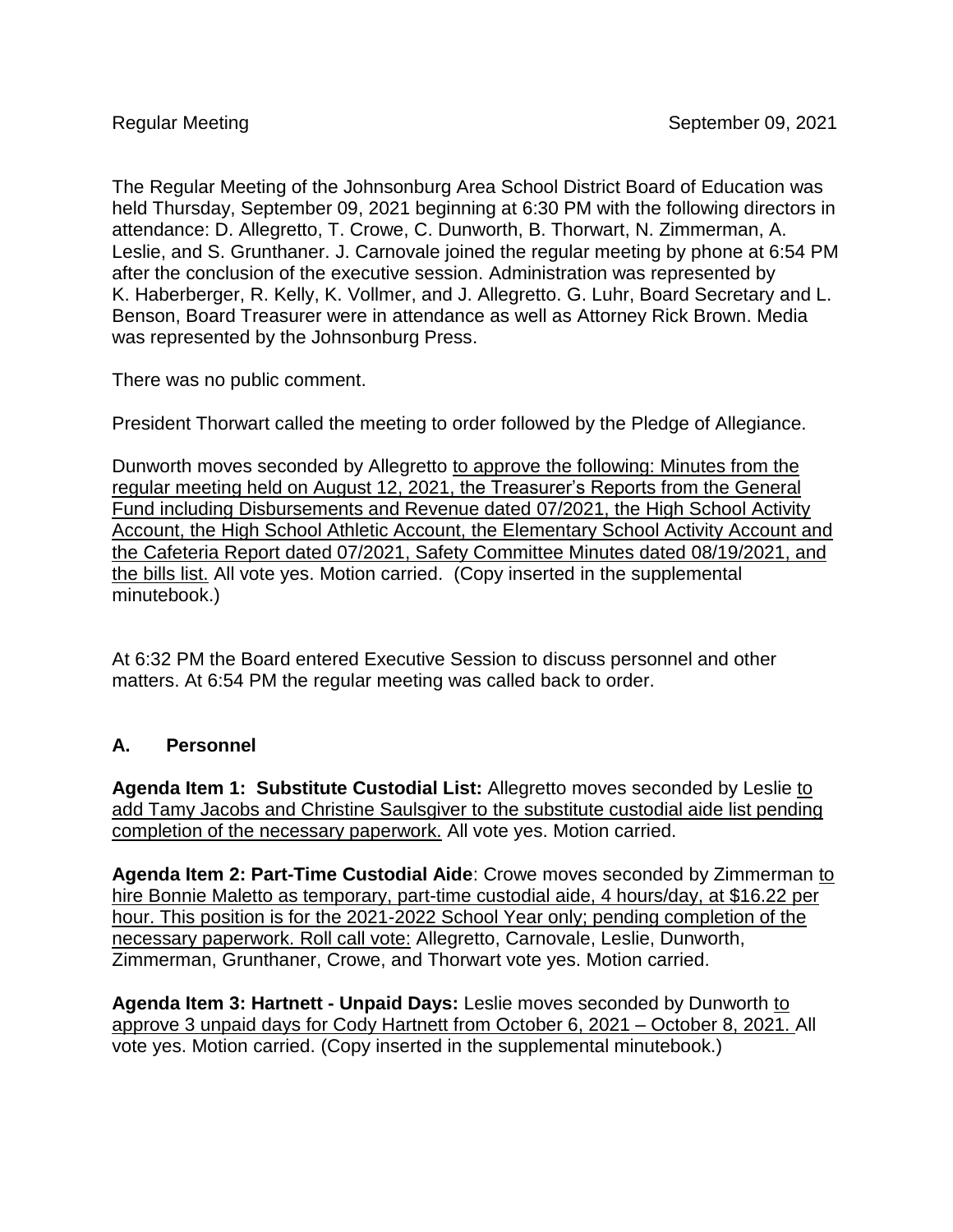**Agenda Item 4: Volunteer Coach:** Dunworth moves seconded by Allegretto to approve Andrew Akers as a volunteer JH, JV, & Varsity Volleyball Coach for the 2021-2022 School Year. All vote yes. Motion carried.

**Agenda Item 5: Resignation - Coach:** Crowe moves seconded by Allegretto to accept the resignation of Colleen Lovell as JH Cheer Coach for the 2021-22 SY. All vote yes Motion carried.

**Agenda Item 6: Supplemental for WIN Program Teacher:** Crowe moves seconded by Allegretto to approve the supplemental for 3 teachers to run the After School WIN Program at the high school at a rate of \$2,250.00 each. Roll call vote: Allegretto, Carnovale, Leslie, Dunworth Zimmerman, Grunthaner, Crowe, and Thorwart vote yes. Motion carried.

**Agenda Item 7: WIN Program Teacher**: Zimmerman moves seconded by Crowe to grant permission to the Superintendent to appoint 3 teachers for the After School WIN Program at the high School with formal approval at the October 14, 2021 meeting. All vote yes. Motion carried.

**Agenda Item 8: Sophomore Class Advisor:** Dunworth moves seconded by Leslie to approve Mrs. Stacey Dickerson as Sophomore Class Advisor for the 2021-2022 School Year, with a stipend of \$250.00; pending completion of the necessary paperwork. Roll call vote: Allegretto, Carnovale, Leslie, Dunworth, Zimmerman, Grunthaner, Crowe, and Thorwart vote yes. Motion carried.

**Agenda Item 9: Student Control Person:** Allegretto moves seconded by Dunworth to approve Justin Beimel for student control at the high school at the rate of \$900; prorated for the remainder of the 2021-2022 school year; pending completion of the necessary paperwork. Roll call vote: Allegretto, Carnovale, Leslie, Dunworth, Zimmerman, Grunthaner, Crowe, and Thorwart vote yes. Motion carried.

**Agenda Item 10: Amendment to Board Agenda**: Allegretto moves seconded by Crowe to make a motion to amend the agenda to add two additional items due to them being time sensitive matters. Roll call vote: Allegretto, Carnovale, Leslie, Dunworth, Zimmerman, Grunthaner, Crowe, and Thorwart vote yes. Motion carried.

**Agenda Item 11: Drama/Musical Advisor:** Allegretto moves seconded by Leslie to approve Mrs. Kristyn Lowry, for the High School Drama/Musical Advisor at a stipend of \$1,500 for the 2021-2022 School Year, pending completion of the necessary paperwork. Roll call vote: Allegretto, Carnovale, Leslie, Dunworth, Zimmerman, Grunthaner, Crowe, and Thorwart vote yes. Motion carried.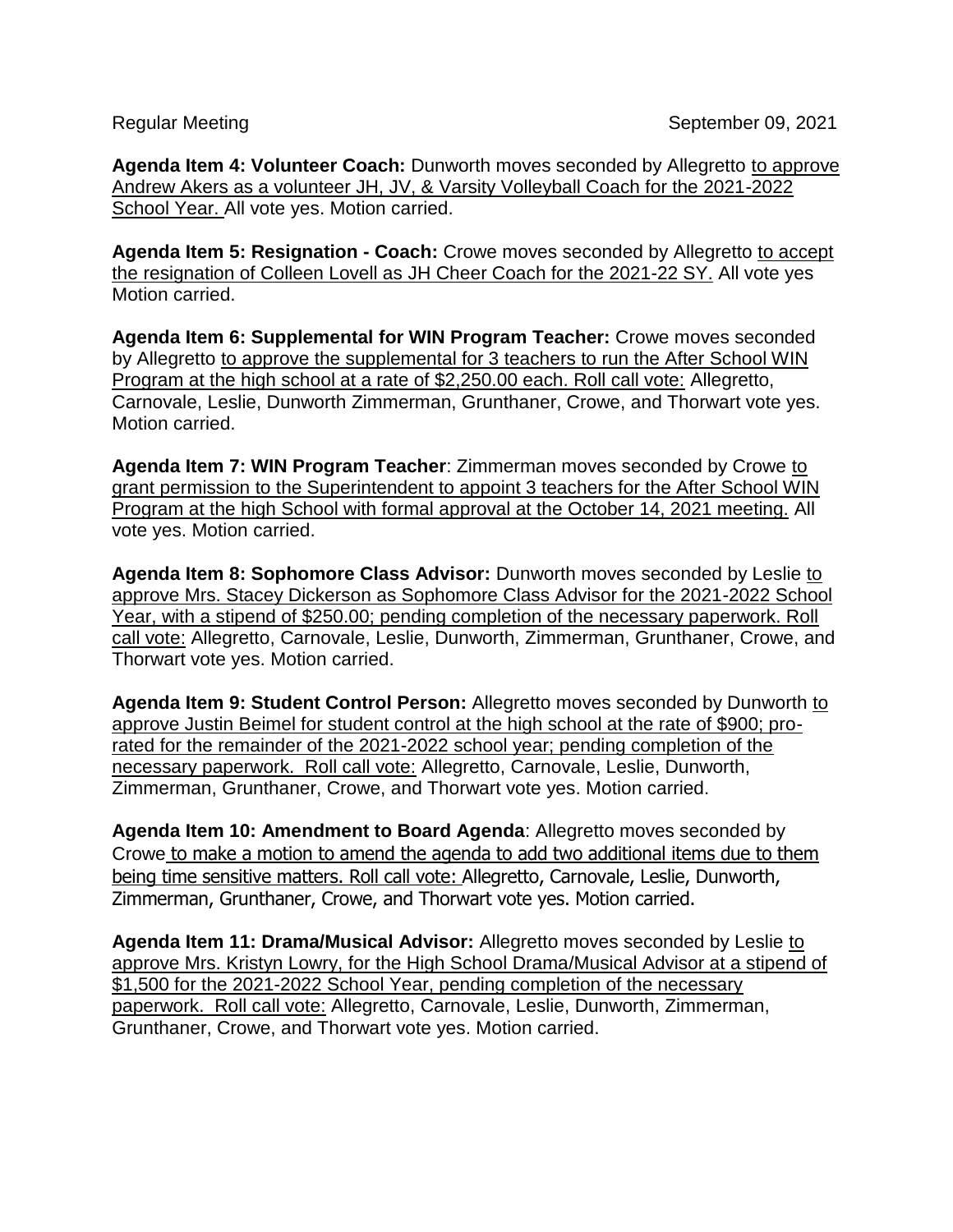**Agenda Item 12: Drama/Musical Advisor Assistant:** Crowe moves seconded by Dunworth to approve Mr. Donald Trenn, for the High School Drama/Musical Advisor Assistant at a stipend of \$500.00 for the 2021-2022 School Year, pending completion of the necessary paperwork. Roll call vote: Allegretto, Carnovale, Leslie, Dunworth, Zimmerman, Grunthaner, Crowe, and Thorwart vote yes. Motion carried.

## **B. Education and School Activities**

**Agenda Item 1: Second Reading/Approval- Policy #610***:* Allegretto moves seconded by Crowe to approve the revised Policy #610 titled Purchases Subject to Bid/Quotation. All vote yes. Motion carried. (Copy inserted in the supplemental minutebook.)

**Agenda Item 2: Second Reading/Approval - Policy # 218.3 Vol VII 2020:** Allegretto moves seconded by Zimmerman to approve the Policy #218.3 Vol VII 2020 titled Discipline of Student Convicted/Adjudicated of Sexual Assault. All vote yes. Motion carried. (Copy inserted in the supplemental minutebook.)

**Agenda Item 3: First Reading - Policy #103 Vol VII 2020:** Policy #103 Vol VII 2020 titled *Discrimination/Title IX Sexual Harassment Affecting Students* was presented for a first reading. (Copy inserted in the supplemental minutebook.)

**Agenda Item 4: First Reading - Policy # 104 Vol IV 2020:** Policy # 104 Vol IV 2020 titled *Discrimination/Title IX Sexual Harassment Affecting Staff* was presented for a first reading. (Copy inserted in the supplemental minutebook.)

**Agenda Item 5: First Reading - Policy #006:** Policy #006 titled *Meetings* was presented for a first reading. (Copy inserted in the supplemental minutebook.)

**Agenda Item 6: First Reading - Policy #903 Vol IV 2021:** Policy #903 Vol IV 2021 titled *Public Participation in Board Meetings* was presented for a first reading. (Copy inserted in the supplemental minutebook.)

**Agenda Item 7: SHWAN Agreement Increase:** Leslie moves seconded by Crowe to approve the increase of \$30,000 to the Seneca highlands IU#9 agreement for additional technical support as part of the SHWAN Agreement. Roll call vote: Allegretto, Carnovale, Leslie, Dunworth, Zimmerman, Grunthaner, Crowe, and Thorwart vote yes. Motion carried.

**Agenda Item 8: School Wide Title 1 Plan:** Allegretto moves seconded by Zimmerman to approve the School Wide Title I Plan for the 2021-2022 SY. All vote yes. Motion carried. (Copy inserted in the supplemental minutebook.)